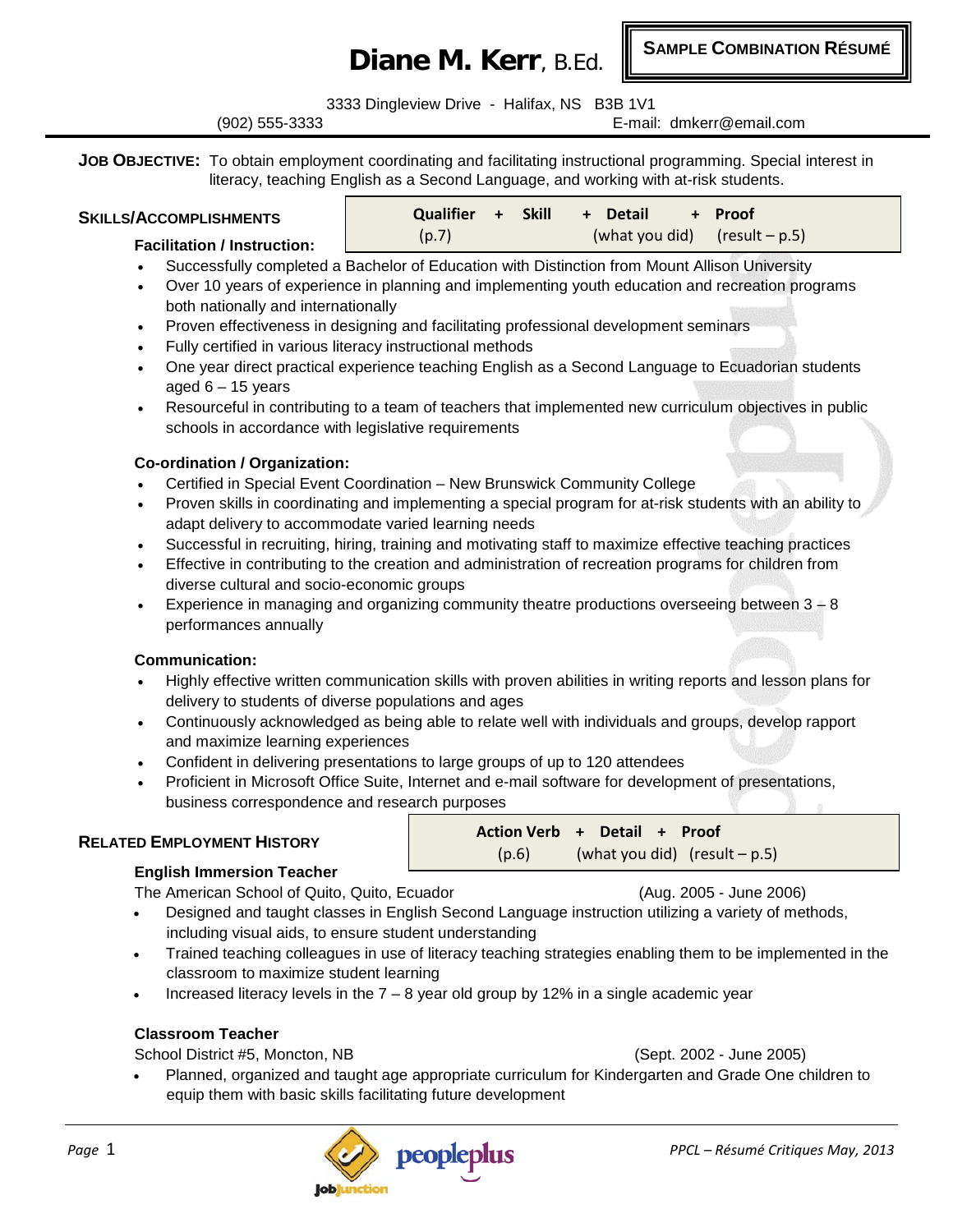# **RELATED EMPLOYMENT HISTORY CONT'D**

#### **First Steps Literacy Consultant**

School District #5, Moncton, NB (Oct. 2001 - June 2005)

- Implemented CanRead Literacy Resource throughout district utilizing phonics, phonemic awareness and blending of phono-graphemes
- Trained teachers in CanRead teaching strategies for implementation in the classroom and maximal student benefit
- Provided in-class support to teachers to ensure all students received appropriate levels of support

#### **Early Literacy Summer Program Coordinator**

School District #5, Moncton, NB (June/July 2003)

- Planned, organized and budgeted for a literacy program for at-risk students to help them overcome personal literacy and learning barriers
- Hired, trained and managed a staff of eight people to deliver a high standard of Early Literacy to students with learning barriers
- Prepared and presented an evaluation report to monitor success of the program

#### **Reading Recovery Teacher**

School District #5, Moncton, NB (Sept. 2002 - June 2004)

- Taught an intensive reading and writing program for at-risk students utilizing a range of teaching strategies to maximize learning
- Participated in ongoing training seminars to keep current with new developments and strategies in the teaching field

#### **Recreation Specialist**

Department of Parks & Recreation, Fredericton, NB (June 1994 - Sept. 1997)

- Planned and implemented youth programming ensuring a fun and positive learning environment for summer activities
- Coordinated training of summer staff to ensure the program ran smoothly and children received support as required

#### **EDUCATION**

| Bachelor of Education (Distinction) - Mount Allison University            | (2000) |
|---------------------------------------------------------------------------|--------|
| Intermediate French Certificate - University of Sainte Anne               | (2000) |
| Special Event Coordinator Certificate - New Brunswick Community College   | (2005) |
| <b>PROFESSIONAL TRAINING</b>                                              |        |
| Reading Recovery Teaching - Reading Recovery Canada                       | (2003) |
| <b>CanRead Literacy Tutor - Johnson Professional Resources</b>            | (2002) |
| Beginner / Intermediate Spanish - Forum Language Services, Quito, Ecuador | (2006) |

#### **AWARDS**

Rotary Youth Merit Award Theatre New Brunswick Outstanding Student in Theatre Arts and English St. Cecilia's Alumnae Scholarship

# **VOLUNTEER / COMMUNITY INVOLVEMENT**

**Elementary School Representative** – School District #5 Professional Development Committee **Stage Manager** – Fredericton Theatre Company

**School Wellness Representative** – School District #5 Teacher Wellness Committee

# *REFERENCES AVAILABLE UPON REQUEST*

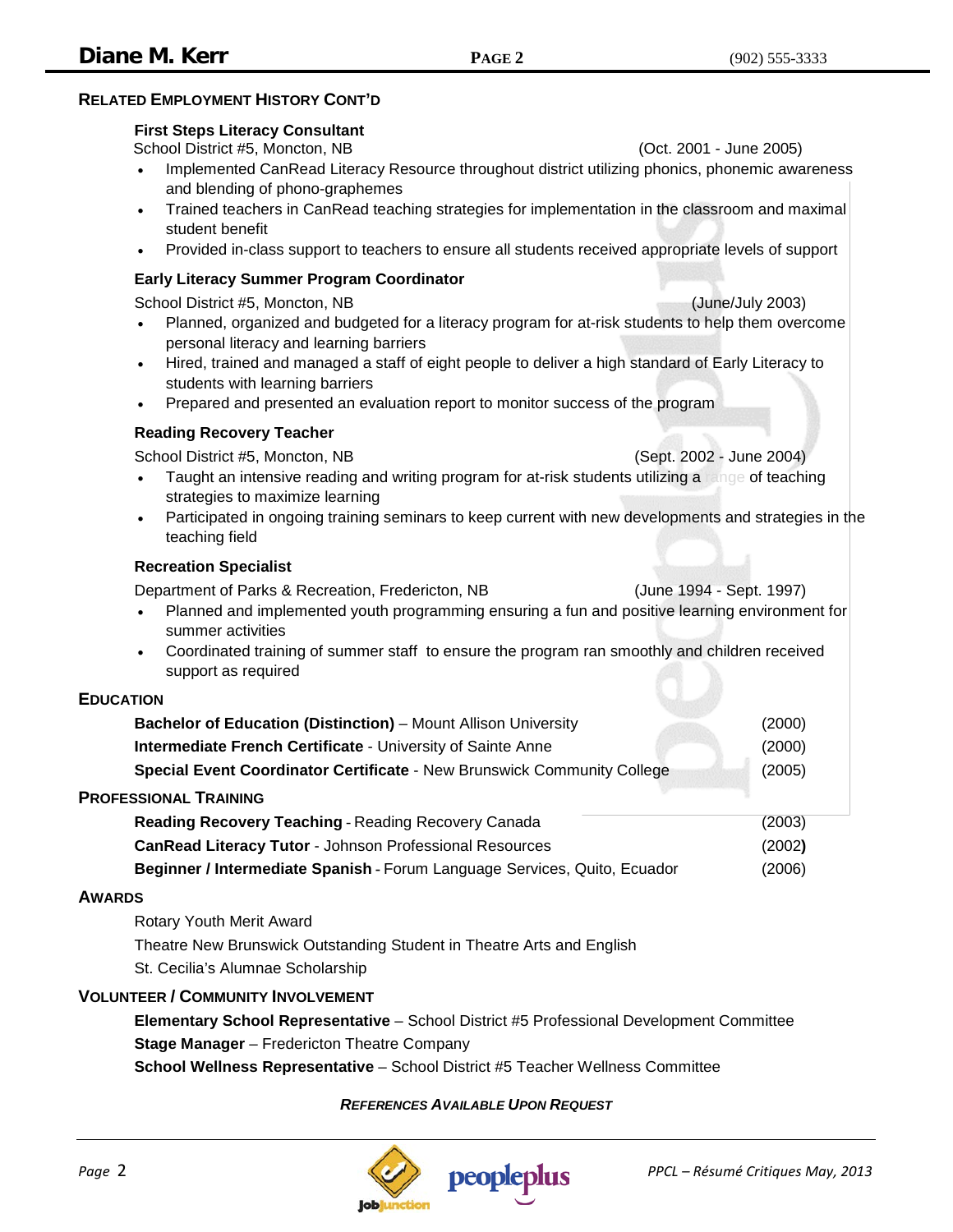| <b>Functional or Combination Resume with</b><br><b>Skills Categories</b>                                                                                                                                                                                                                                                                                                                                                                                                                                                                                                                                                                                                                                               | <b>Combination Resume with Highlights of</b><br><b>Qualifications / Skills</b>                                                                                                                                                                                                                                                                                                                                                                                                                                                                                                     |
|------------------------------------------------------------------------------------------------------------------------------------------------------------------------------------------------------------------------------------------------------------------------------------------------------------------------------------------------------------------------------------------------------------------------------------------------------------------------------------------------------------------------------------------------------------------------------------------------------------------------------------------------------------------------------------------------------------------------|------------------------------------------------------------------------------------------------------------------------------------------------------------------------------------------------------------------------------------------------------------------------------------------------------------------------------------------------------------------------------------------------------------------------------------------------------------------------------------------------------------------------------------------------------------------------------------|
| SKILLS/ACCOMPLISHMENTS                                                                                                                                                                                                                                                                                                                                                                                                                                                                                                                                                                                                                                                                                                 | <b>HIGHLIGHTS OF QUALIFICATIONS</b>                                                                                                                                                                                                                                                                                                                                                                                                                                                                                                                                                |
| <b>Administration:</b><br>Extensive administrative experience in academic<br>institutions and the private sector<br>Adept at prioritizing multiple tasks and deadlines<br>Proven ability to supervise up to five clerical staff<br>Experienced in training staff and resolving training<br>$\bullet$<br>difficulties<br><b>Computers:</b><br>Trained and experienced in MS Word, WordPerfect,<br>Access 2000, Excel, E-mail, Internet Searches<br>Excellent keyboarding skills (70 wpm)<br>Competent in designing and implementing MS Access<br>2000 databases for monitoring university admissions<br>and convocation<br>Capable of implementing new record maintaining<br>systems and training new and current staff | Over ten years experience in office administration<br>Excellent typing skills, familiar with MS Word and the<br>Internet<br>Adept in using a variety of filing systems<br>$\bullet$<br>Experienced in processing payments from clients in a<br>$\bullet$<br>timely and accurate manner<br>Professional<br>telephone<br>with<br>honed<br>manner<br>$\bullet$<br>communication talents<br>Demonstrated success in providing quality customer<br>$\bullet$<br>service<br>Proven ability to work well with others<br>$\bullet$<br>Highly organized, reliable and positive<br>$\bullet$ |
| <b>Communication / People:</b>                                                                                                                                                                                                                                                                                                                                                                                                                                                                                                                                                                                                                                                                                         |                                                                                                                                                                                                                                                                                                                                                                                                                                                                                                                                                                                    |
| Superior oral communication skills developed through<br>interaction with students, faculty, customers, funding<br>agencies and international institutions<br>Excellent written correspondence skills, including<br>$\bullet$<br>academic reports<br>Professional in dealing with sensitive and confidential<br>information<br>Extensive experience advising people on regulations,<br>procedures and policies<br>Published author of work-related guides and research<br>paper in an academic journals                                                                                                                                                                                                                 |                                                                                                                                                                                                                                                                                                                                                                                                                                                                                                                                                                                    |

# **Using the "Proof Statement" formula is a helpful way to ensure you are demonstrating your skill effectively. Qualifier + Skill + Detail + Proof**  $(p.7)$  (what you did) (result – see p.5)

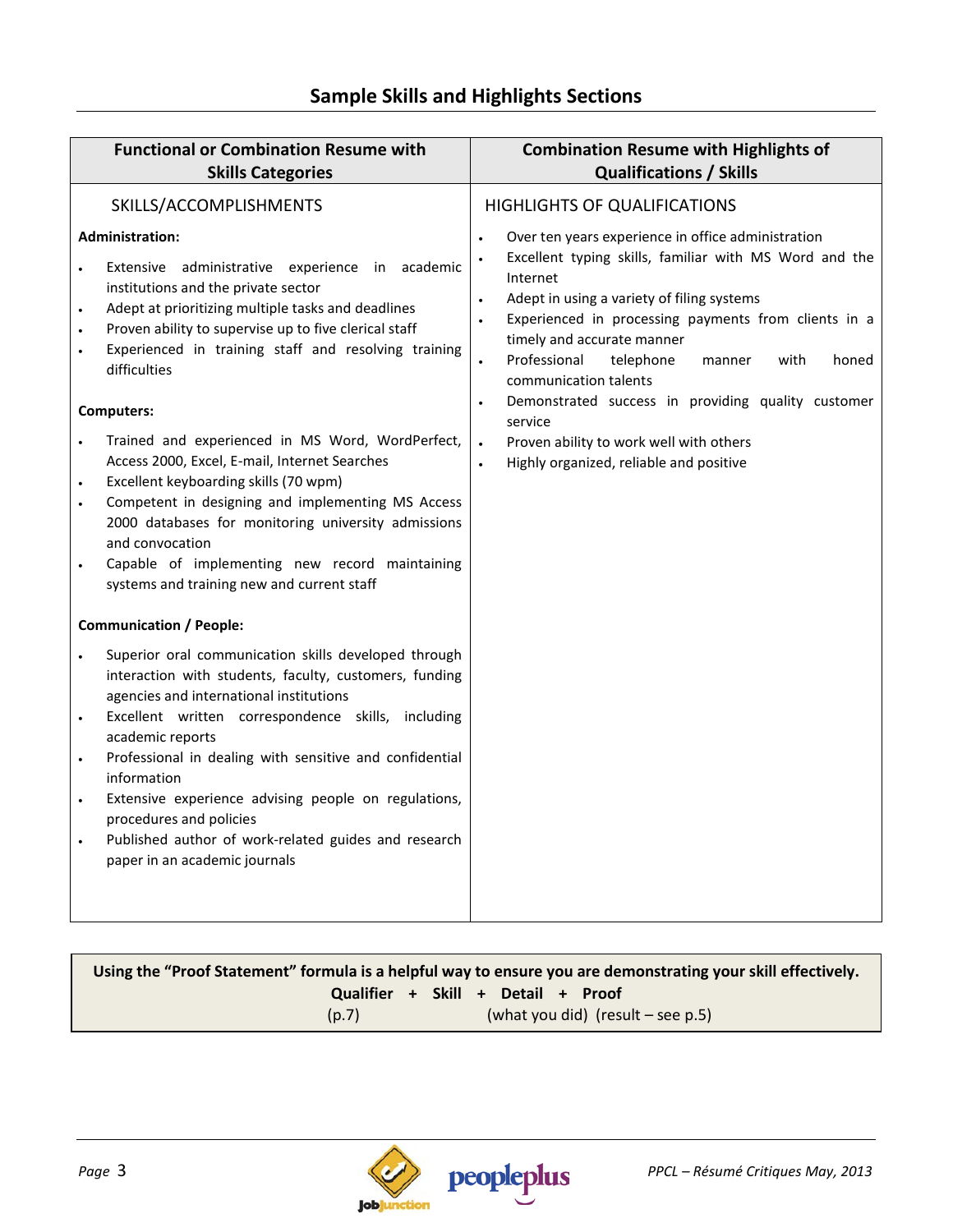# **SKILL CATEGORIES**

Functional and combination resumés may use skill categories to clarify to the employer the key strengths you have to offer. The following is a list of commonly used skill categories, but you may think of others that are important in your field of work. Typically two to four skill categories are highlighted.

Account Management Accounting Administration Advertising Advocacy Analysis and Evaluation Bookkeeping Budgeting Business Management Community Relations Career Development Client Services **Communications** Community Services Computer Programming Computer Skills Coordination Corporate Administration Counselling Curriculum Development Customer Service Data Processing Decorating Display Drafting Editing Employee Relations Engineering Environmental Equipment Event Planning Field Research Film and Video Financial Analysis Financial Management Financial Planning

Forecasting Fundraising Graphic Design Human Resources Inspection Instruction Interviewing Inventory Control Management Investigation/Research Labour Relations Language Interpretation Market Research Marketing Media Mediation Merchandising Multimedia Negotiations Office Administration Office Skills **Outreach** Performing Arts Photography Policy Making Presentation Print Co-ordination Process Improvement Product Development Product Management Production Program Design Program Management Project Management Promotion Public Relations

Public Speaking Publicity Publishing Purchasing Quality Assurance Quality Improvement Reengineering Real Estate Records Management Recruiting Reporting Research and Development Resource Development Restaurant Management Retail Sales Statistical Analysis Strategic Planning Supervision Systems Analysis Teaching Technical Skills Technical Writing Telecommunications Testing **Training** Visual Arts Word Processing Writing



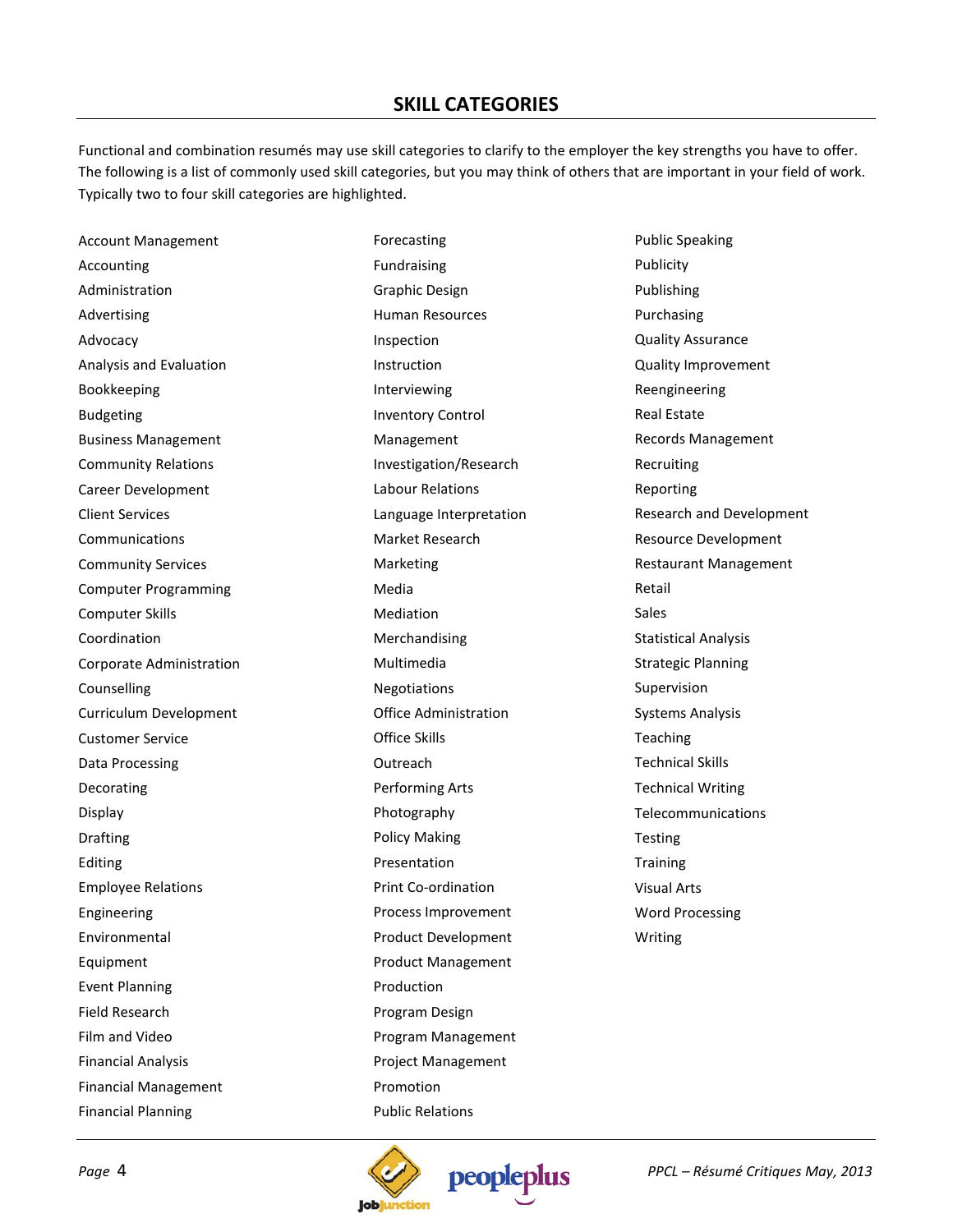In order to effectively use transferable skills and to powerfully describe our job experiences, we need to ensure the employer has enough details to understand the skill. Through effective description of your skills and experiences, the employer can begin to place your experience within the context of the employment opportunity.

For help with the Proof (result), consider

**Quantify —** numbers jump out to the employer

- *1. Over 10 years' experience in…*
- 2. *Successful at increasing monthly* sales *volume* by 30%
- *3. Proven ability to effectively supervise up to 8 staff*

**Qualify the proof —** where did you perform this skill, who were you working with, what industry

- *1. Over 10 years' experience as an administrative assistant in the insurance financial industry*
- *2. Successful at increasing Halifax branch office monthly cellular sales volume by 30% in 4 months*
- *3. Proven ability to supervise up to 30 customer service staff in a busy call center*

**Achievements or results —** what were the results and how did you achieve them?

- *1. Recognized for superior customer service* as *an administrative assistant with over 10 years' experience in the insurance financial industry*
- *2. Successful at increasing Halifax branch office monthly cellular sales volume by 30% in 4 months by developing and implementing new marketing strategies*
- 3. *Proven ability to supervise up to 30 customer service staff in a busy call center and ensure sales quotas were met or exceeded.*

**Use a range —** in cases where you have a lot of experience, try to incorporate ranges

- *Effective at working in groups of 2 to* 20 staff *members*
- **K** Knowledgeable in a wide range of tasks from small engine repair to calibration of *industrial equipment*

**Combine experiences —** in the case where you don't have a lot of experience, combine experience

*3 years of combined education and professional experience in Human Resources*

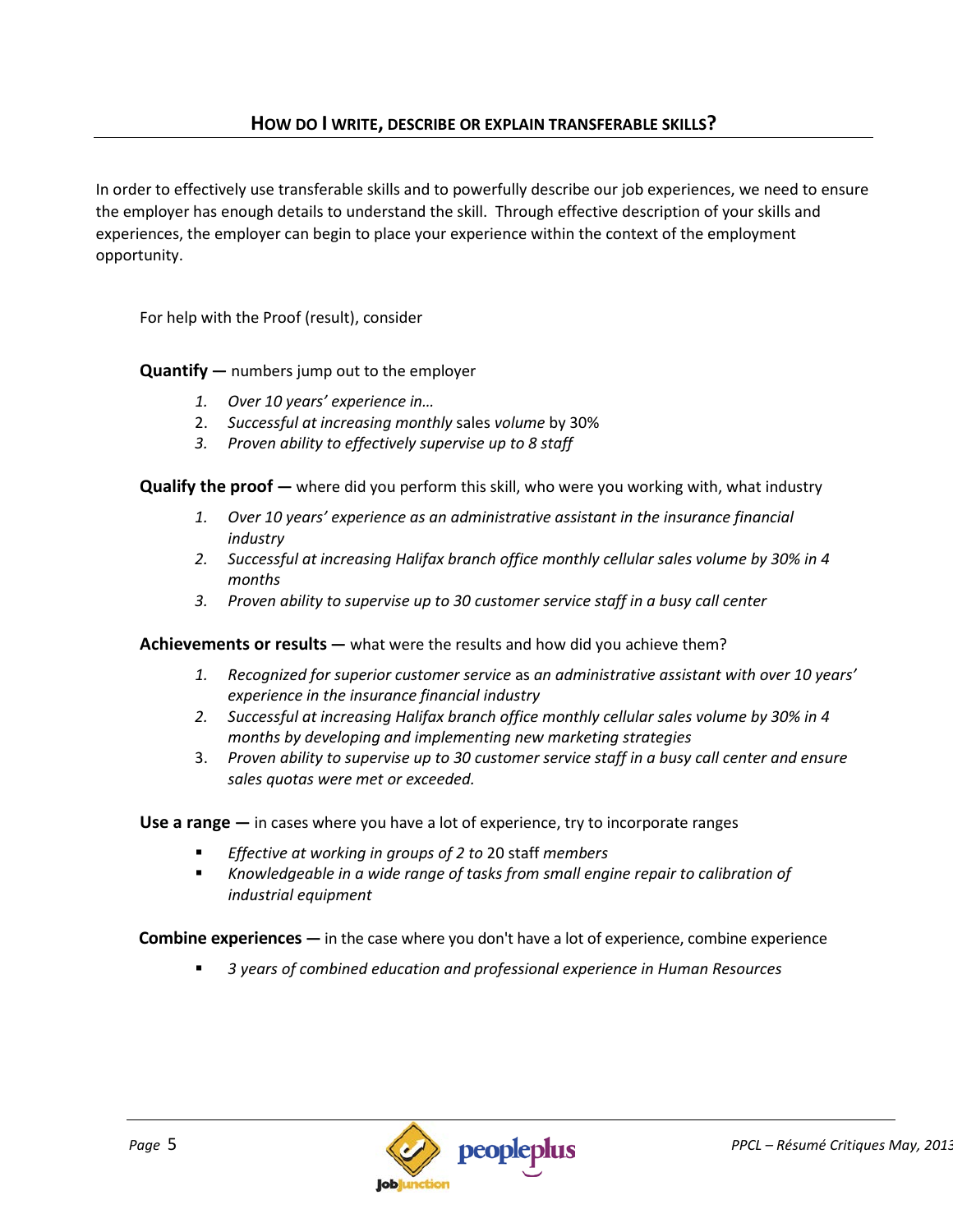#### **BEGIN YOUR JOB EXPERIENCES WITH ACTION VERBS LIKE THESE:**

| A            | D            | ı            | N             |              |
|--------------|--------------|--------------|---------------|--------------|
| accomplished | decreased    | identified   | negotiated    | reorganized  |
| achieved     | delegated    | illustrated  |               | repaired     |
| acted        | delivered    | implemented  | Ο             | researched   |
| adapted      | demonstrated | improved     | obtained      | resolved     |
| administered | designed     | increased    | operated      | restored     |
| advised      | developed    | influenced   | ordered       | retrieved    |
| aided        | devised      | informed     | organized     | revamped     |
| analyzed     | diagnosed    | initiated    | originated    | reversed     |
| anticipated  | directed     | inspected    |               | revised      |
| applied      | discovered   | inspired     | P             | revitalized  |
| appointed    |              | installed    | packaged      |              |
| approved     | Е            | instituted   | perfected     | S            |
| arbitrated   | earned       | instructed   | performed     | saved        |
| arranged     | edited       | integrated   | persuaded     | scheduled    |
| assembled    | effected     | interpreted  | pioneered     | secured      |
| assigned     | eliminated   | interviewed  | planned       | served       |
| assisted     | engineered   | introduced   | prepared      | simplified   |
| audited      | enhanced     | invented     | presented     | sold         |
|              | enlarged     | investigated | presided      | solved       |
| В            | ensured      |              | preserved     | standardized |
| budgeted     | established  | J            | prevented     | stimulated   |
| built        | estimated    | joined       | procured      | streamlined  |
|              | evaluated    |              | produced      | strengthened |
| C            | exceeded     | L            | programmed    | summarized   |
| calculated   | executed     | launched     | projected     | supervised   |
| certified    | expanded     | led          | promoted      | supported    |
| changed      | expedited    | located      | protected     | surveyed     |
| coached      |              |              | provided      |              |
| combined     | F            | M            | published     | Т            |
| communicated | forecast     | managed      | purchased     | taught       |
| compiled     | founded      | manufactured |               | trained      |
| conceived    |              | marketed     | R             | translated   |
| conducted    | G            | maximized    | received      |              |
| consolidated | Generated    | mediated     | recommended   | U            |
| constructed  | Guided       | merged       | recognized    | upgraded     |
| consulted    |              | minimized    | recovered     |              |
| controlled   | н            | modernized   | recruited     | v            |
| convinced    | headed       | monitored    | reduced       | verified     |
| corrected    | hired        | motivated    | remedied      |              |
| counselled   |              |              | re-negotiated | W            |
| created      |              |              |               | wrote        |
|              |              |              |               |              |



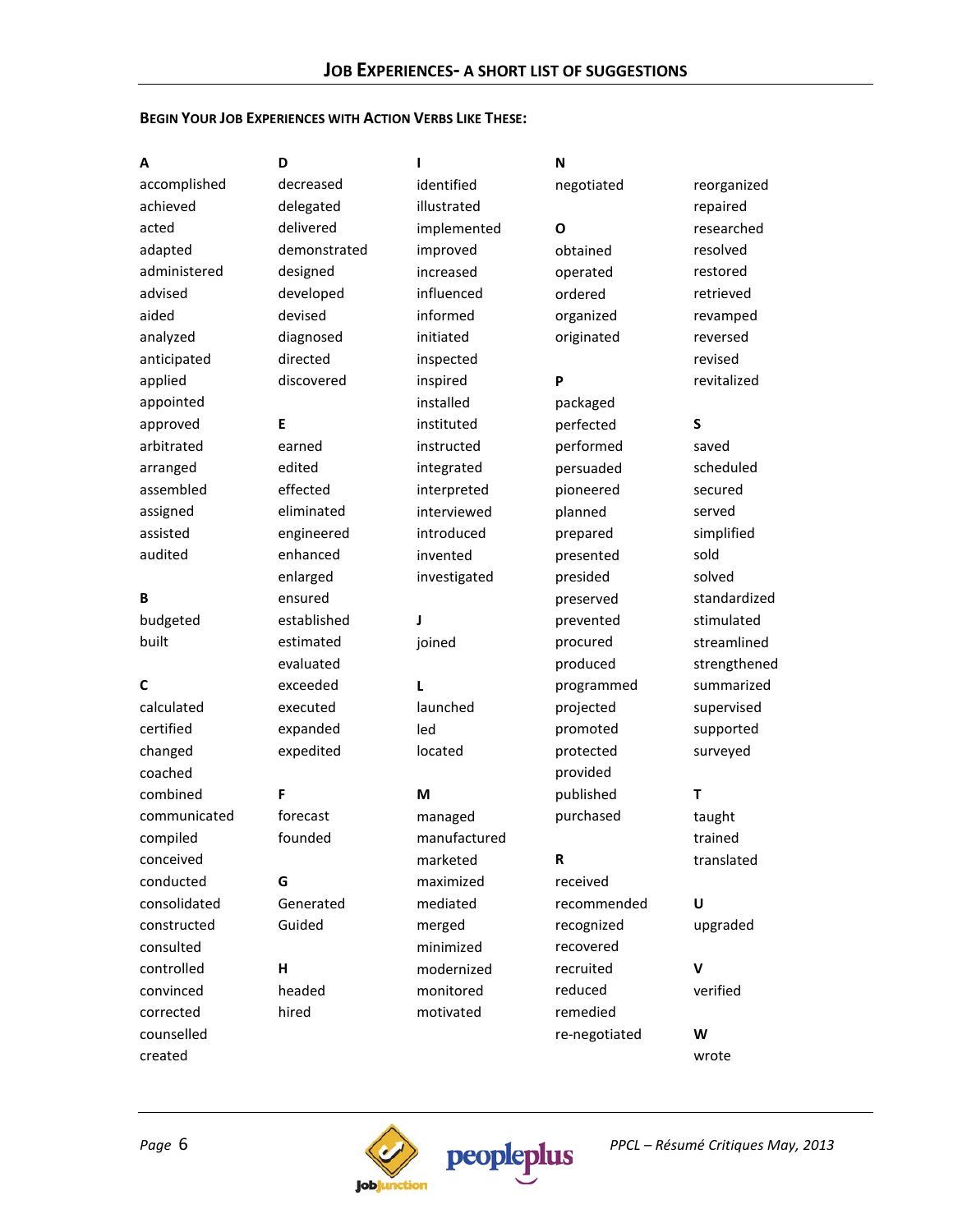# **QUALIFIERS USED TO POWERFULLY AND ACCURATELY DESCRIBE YOUR SKILLS**

| Accurate in                                               | Conscientious                                             | Instrumental in                                               |
|-----------------------------------------------------------|-----------------------------------------------------------|---------------------------------------------------------------|
| Capable                                                   | At ease in                                                | Integral role in                                              |
| Certified<br>Conceptually<br>Consistent record of         | Knowledgeable in<br>Keenly<br>Consistently recognized for | Solid background in<br>Tenaciously<br>Strategically           |
| Dedicated to                                              | Creative in                                               | Highly qualified in                                           |
| Demonstrated ability in<br>Diligent in<br><b>Discreet</b> | Competent in<br>Diplomatic with<br>Resilient              | Practised in<br>Determined approach to<br>Logical approach to |
| Efficient<br>Enthusiastically                             | Able to<br>Open-minded                                    | Adaptive in<br>Tactfully                                      |
| Excellent at                                              | Resourceful                                               | Well versed in                                                |
| Extensive experience in                                   | Initiated                                                 | Accomplished in                                               |
| Involved in                                               | Strong----skills                                          | Aggressively                                                  |
| Productive                                                | Comprehensive knowledge of                                | Persuasive in                                                 |
| Proficient in                                             | Confident in                                              | Proven performer in                                           |
| Reliable in<br>Resourcefully                              | Committed to<br>Motivated to                              | Adept at<br>Cooperatively                                     |
| Successful                                                | Familiar with                                             | Ability to consistently seek                                  |
|                                                           |                                                           | "win-win" situations                                          |
| Trusted                                                   | Responsive to                                             | Effective, or highly effective                                |
|                                                           |                                                           |                                                               |